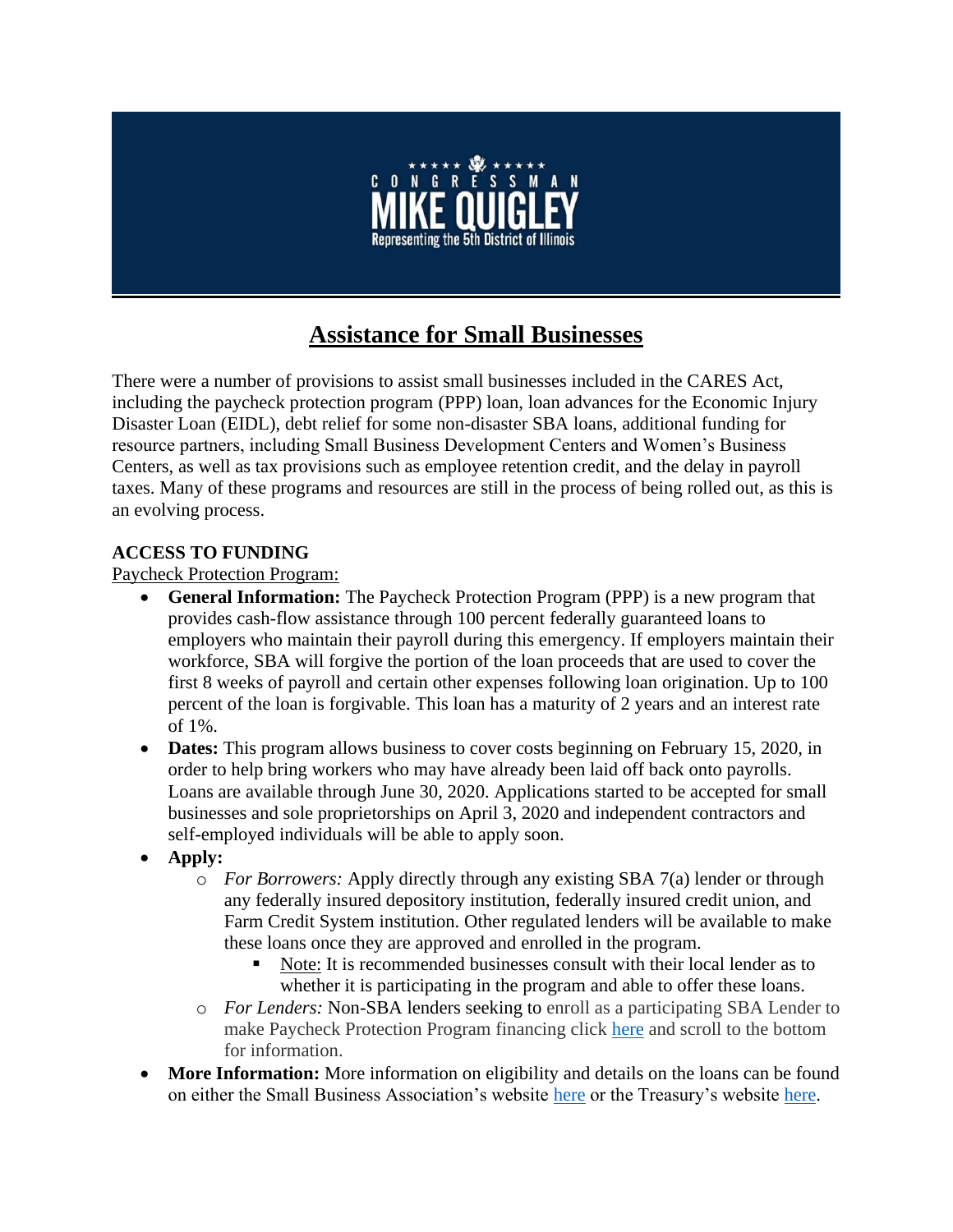Economic Injury Disaster Loan and Loan Advance:

- **General Information:**
	- o *Economic Injury Disaster Loan (EIDL) program* provides small businesses with low interest working capital loans of up to \$2 million that can provide vital economic support to small businesses to help pay to pay fixed debts, payroll, accounts payable, and other bills.
	- o *Economic Injury Disaster Loan Advance* provide an emergency advance of up to \$10,000 to small businesses harmed by COVID-19 within days of a successful application and will not have to be repaid.
- **Dates:** Illinois small businesses are currently able to apply for EIDL and loan advance now until December 31, 2020.
- **Apply:** Businesses apply for EDIL and Loan Advance directly through the Small Business Association's (SBA) website. It is the same application process for both, upon applying or an EDIL you request the advance. [EIDL and Loan Advance application.](https://covid19relief.sba.gov/#/)
	- o Note: Businesses that applied for an EIDL loan prior to 3/29/20 need to apply for the loan advance.
- **More Information:** For more information please visit SBA's website [here.](https://www.sba.gov/funding-programs/loans/coronavirus-relief-options/economic-injury-disaster-loan-emergency-advance)

SBA Debt Relief Program:

- **General Information:** The SBA debt relief provides immediate relief to small business with non-disaster SBA loans, in particular 7(a), 504 and microloans. The SBA automatically will pay the principal, interest, and fees of current 7(a), 504, and microloans for six months. SBA will also automatically pay the principal, interest, and fees of new 7(a), 504, and microloans issued prior to September 27, 2020.
- **Apply:** To find out if your business's current loan is automatically deferred, please contact your Loan Servicing Office directly using the following information:
	- o Birmingham Disaster Loan Servicing Center:
		- Phone: 800-736-6048
		- Email: [BirminghamDLSC@sba.gov](mailto:BirminghamDLSC@sba.gov)
	- o El Paso Disaster Loan Servicing Center:
		- Phone: 800-487-6019
		- Email: [ElPasoDLSC@sba.gov](mailto:ElPasoDLSC@sba.gov)
- More Information: For more information about this and additional debt relief please visit SBA's website [here.](https://www.sba.gov/funding-programs/loans/coronavirus-relief-options/sba-debt-relief)

## **TAX PROVISIONS**

Employee Retention Credit

• **General Information:** The Employee Retention Credit is a fully refundable tax credit for employers equal to 50 percent of qualified wages (including allocable qualified health plan expenses) that Eligible Employers pay their employees. This credit applies to qualified wages paid after March 12, 2020, and before January 1, 2021. The maximum amount of qualified wages taken into account with respect to each employee for all calendar quarters is \$10,000, so that the maximum credit for an Eligible Employer for qualified wages paid to any employee is \$5,000. Note: This credit is not eligible to employers receiving assistance through the Paycheck Protection Program.